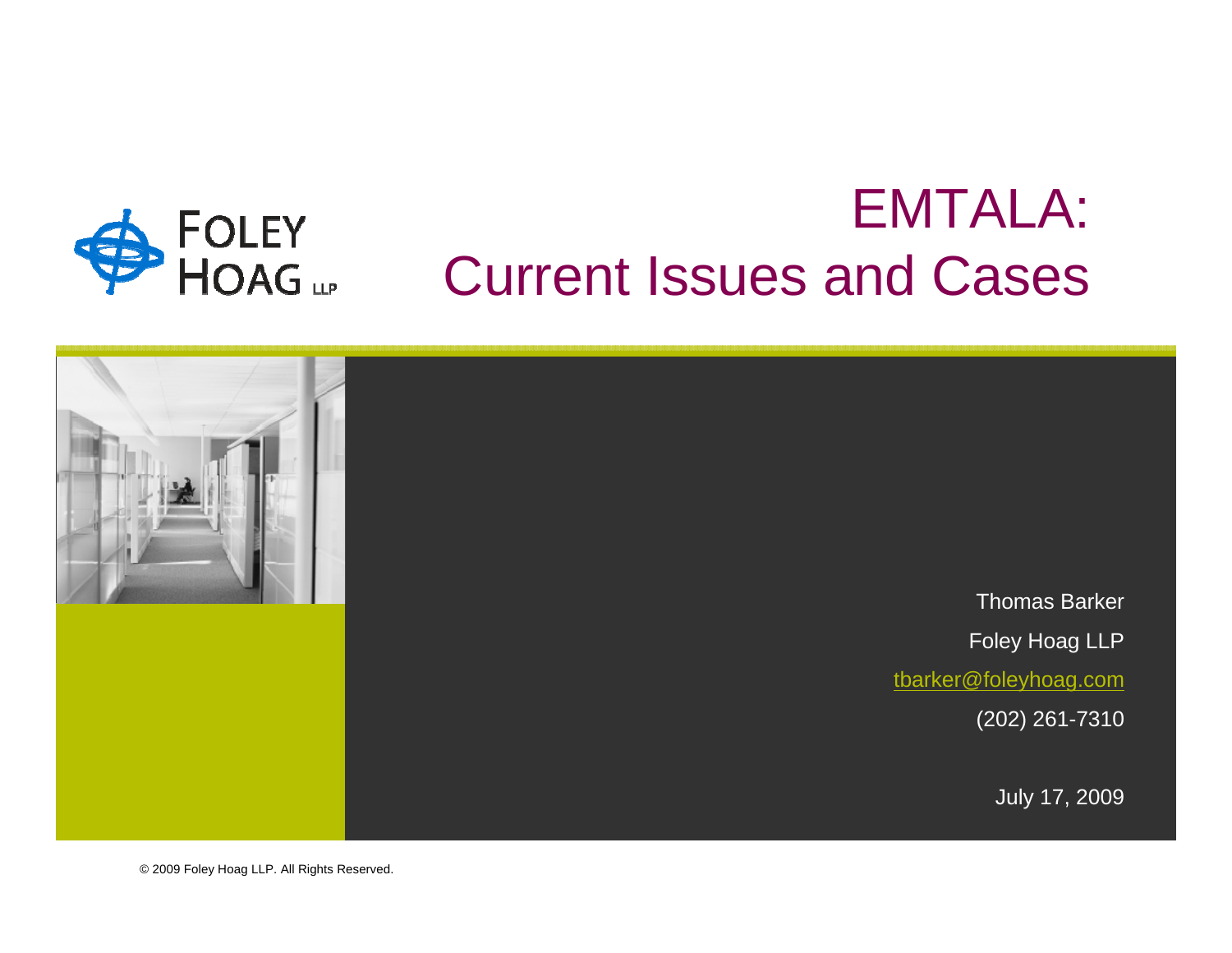

### **Emergency Medical Treatment and Labor Act (EMTALA)**

- **I**ntroduction
- **Service Service**  EMTALA and inpatients
	- Further CMS Guidance for Hospitals with Specialized Capabilities
- EMTALA and on-call physicians
- **Service Service** EMTALA and inpatients: The  $6<sup>th</sup>$  Circuit weighs In
	- *Moses v. Rodriguez*
	- Are the courts bound by CMS regulations?
- What is a "hospital"?
	- *Rosa-Rodriguez v. CDT*
- What does it mean to "come to the hospital"?
	- *Morales v. Sociedad Espanola*
- How does EMTALA's civil cause of action work with the Massachusetts charitable immunity cap?
- **OIG Enforcement Authority and Actions**
- Conclusion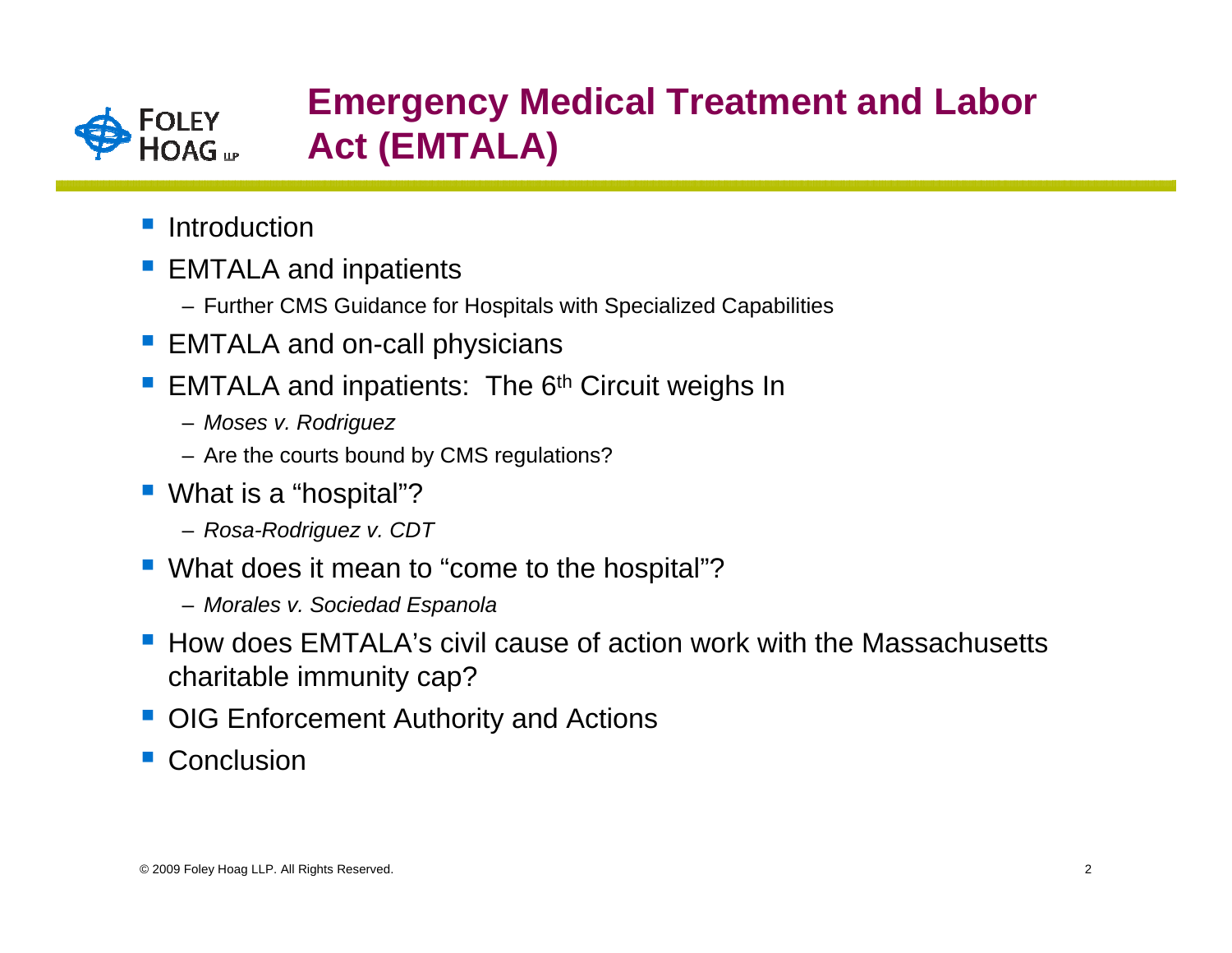

## **EMTALA Applicability to Hospital Inpatients: CMS Regulations**

- CMS 2003 Final Rule, 68 Fed. Reg. 53222, 53243 48 (Sept. 9, 2003).
	- Once a hospital has screened an individual, determined that they have a medical emergency, and have admitted the patient in good faith as an inpatient, "the hospital has satisfied its responsibilities under this section with respect to that individual."
		- 42 C.F.R. § 489.24(d)(2)
	- Thus, EMTALA does not apply to unstable inpatients
	- Left unanswered in the 2003 Final Rule was whether the "specialized capabilities" requirements from Section 1867(g) apply to hospital inpatients.
- Section 1867(g) obligation:
	- "A participating hospital that has specialized capabilities or facilities (such as burn units, shock-trauma units, neonatal intensive care units, or, with respect to rural areas, regional referral centers as identified by the Secretary in regulation) shall not refuse to accept an appropriate transfer of an individual who requires these specialized capabilities or facilities if the hospital has the capacity to treat the individual."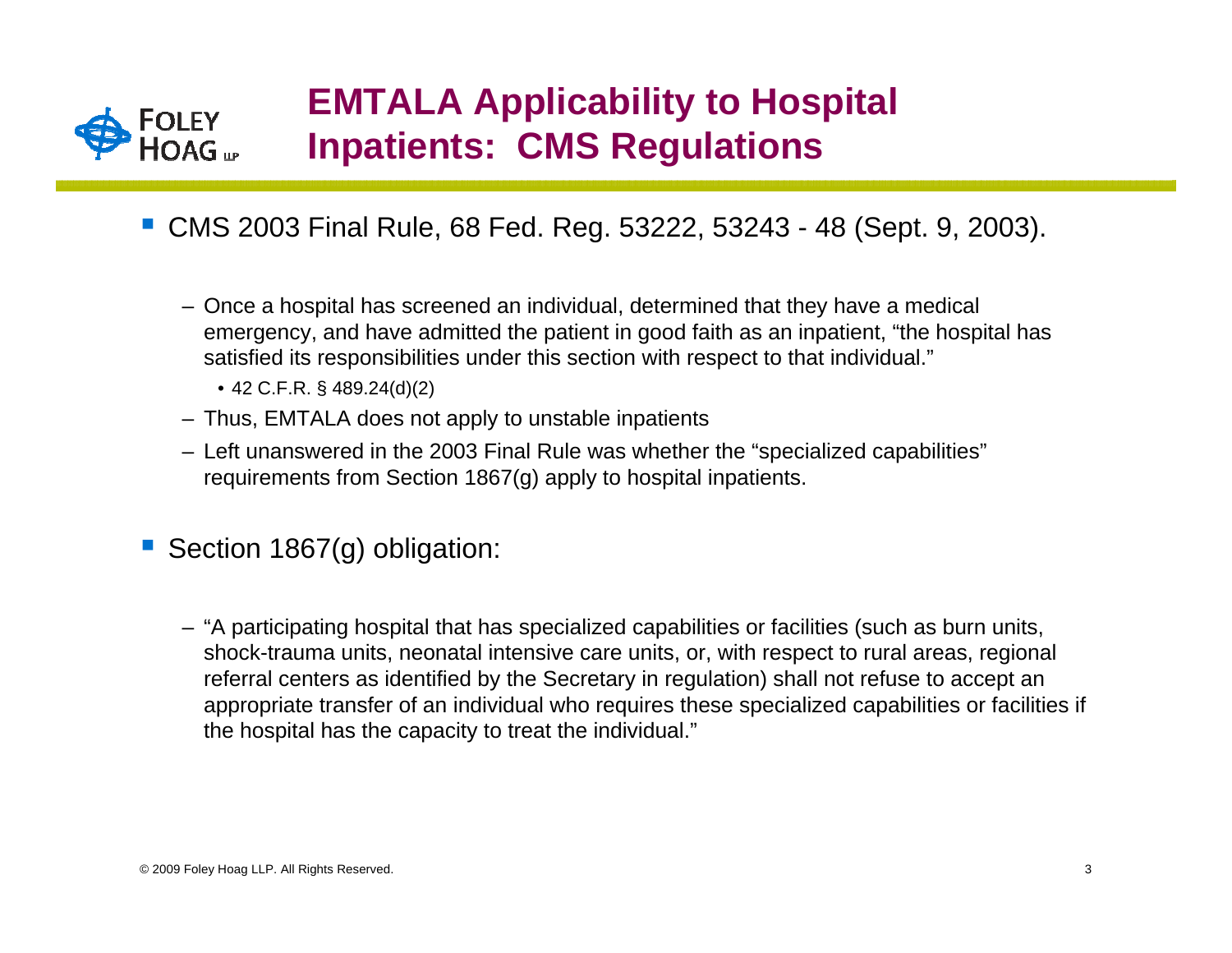

- In the FY2009 Hospital IPPS Proposed Rule, CMS proposed to specify that the specialized capabilities requirements also apply to individuals admitted to another hospital and who have not been stabilized. 73 Fed. Reg. 23528, 23669 - 71 (April 30, 2008).
	- CMS stated that "Permitting inpatient admission at the *admitting* hospital to end EMTALA obligations for *another* hospital to which an unstabilized individual is being appropriately transferred to receive specialized care would seemingly contradict the intent of section 1867(g) of the Act to ensure that hospitals with specialized capabilities provide medical treatment to individuals with emergency medical conditions to stabilize their conditions. 73 Fed. Reg. 23670. (Emphasis added).
	- A contrary interpretation would also seem to contradict the plain language of the regulation, which only speaks in terms of "**the** hospital" satisfying "**its** responsibilities" to the admitted inpatient – clearly referring to the admitting hospital, not the hospital with specialized capabilities.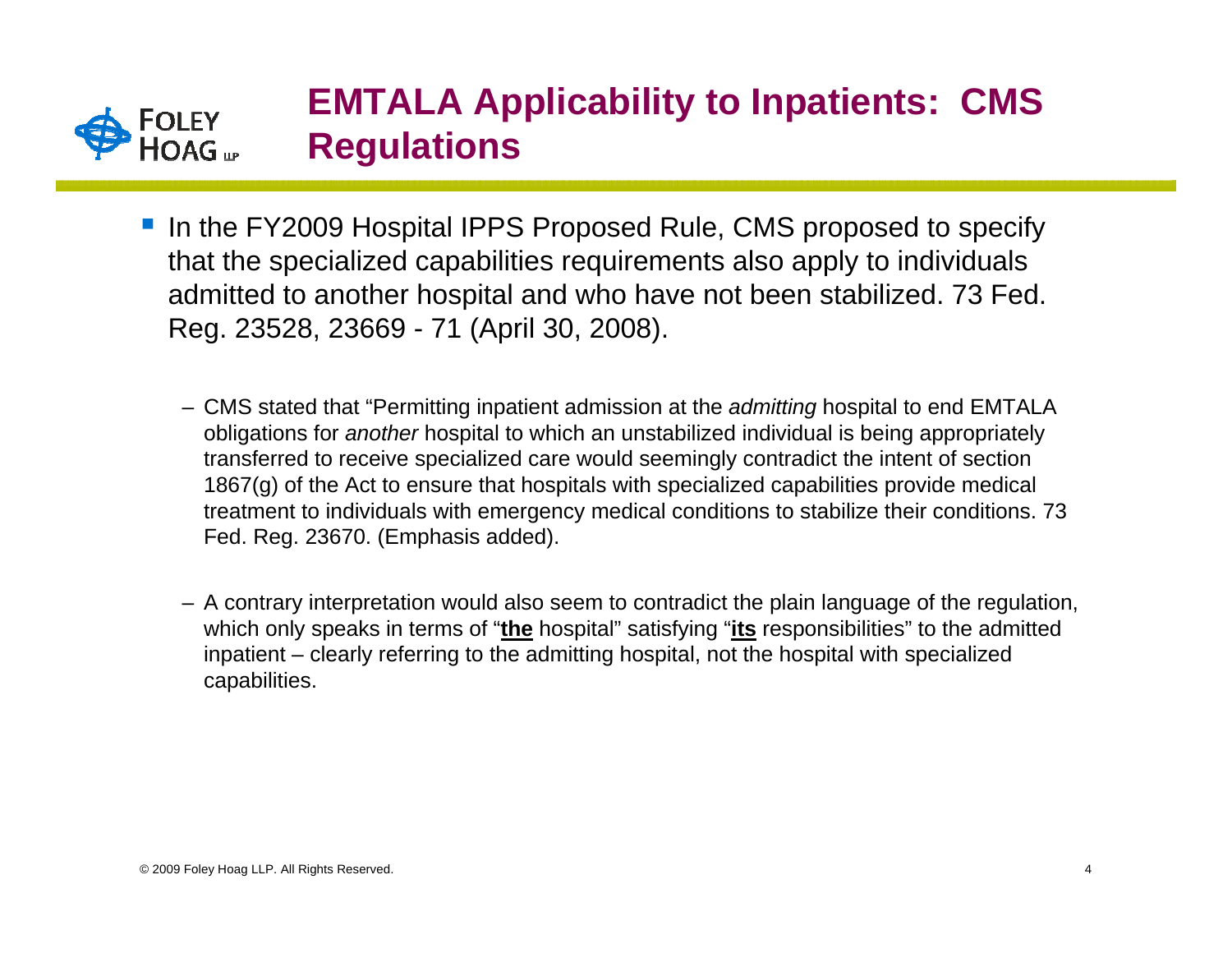

## **EMTALA Applicability to Inpatients: CMS Regulations**

- CMS reversed its April 30 proposal in the Final Rule issued August 19, 2008, and adopted a policy that the subsection (g) responsibility of hospitals with specialized capabilities toward unstable patients does *not* apply to inpatients admitted at another hospital. CMS stated that:
	- "Due to the concerns that commenters raised, we are not finalizing the proposed policy. Rather, we are finalizing a policy that a hospital with specialized capabilities is not required under EMTALA to accept the transfer of a hospital inpatient." 73 Fed. Reg. 48434, 48656 - 61.
	- "Numerous commenters opposed the proposal in the FY 2009 proposed rule regarding the applicability of EMTALA to hospital inpatients. Many commenters asserted that, rather than being a clarification of current regulations, CMS' proposal represents a significant change in policy which runs counter to CMS' policy expressed in the September 9, 2003 ["Final Rule." 73 Fed. Reg. 48657.
	- "Although we believe that the language of section 1867(g) of the Act can be interpreted as either applying or not applying to inpatients, after reviewing the comments raised by many commenters, we have serious concerns about the impact the proposed policy would have had on patient care and the possibility that it may overburden many hospitals that are currently having difficulties providing sufficient emergency care." 73 Fed. Reg. 48667.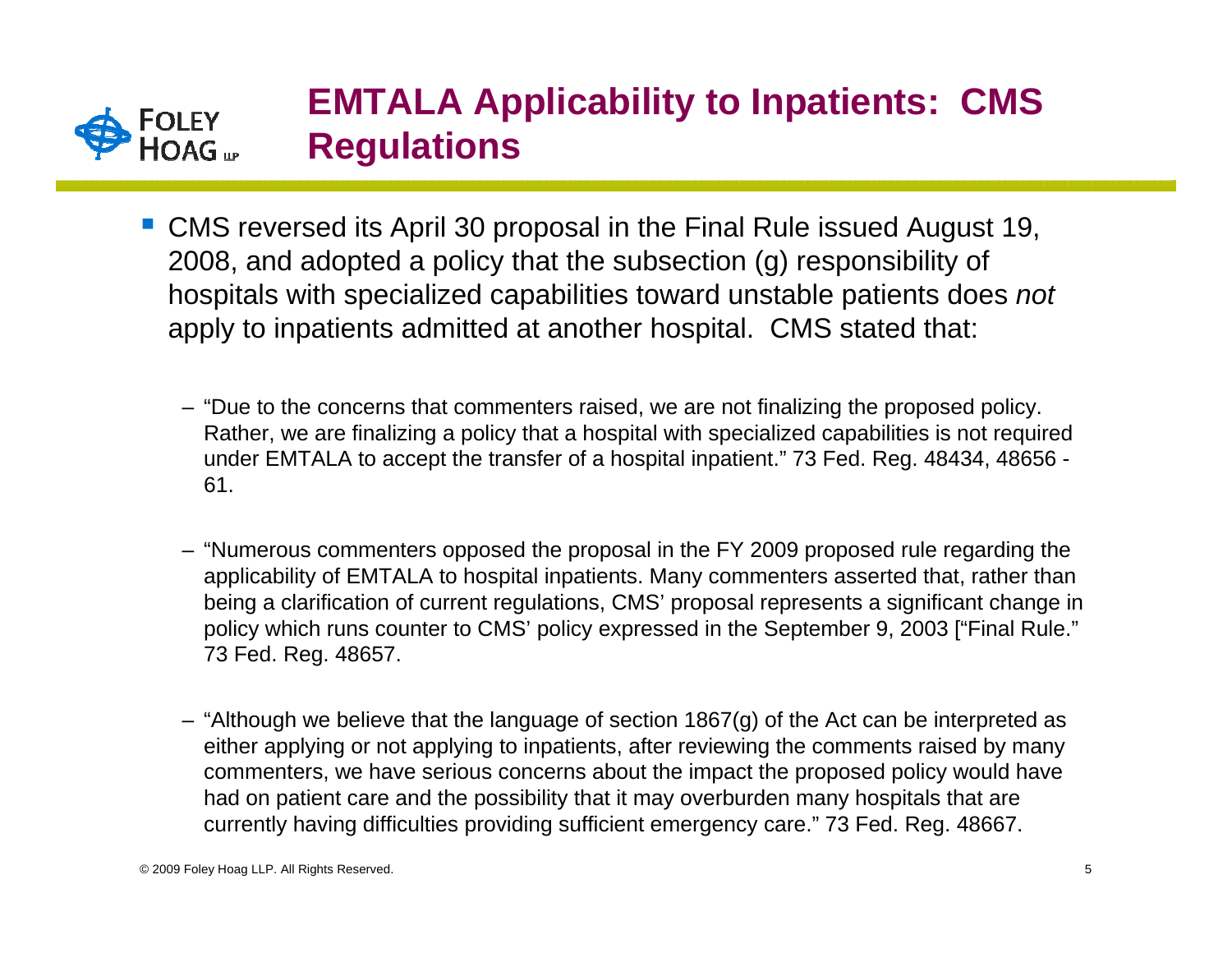

### ■ 2003 CMS Final Rule

- "… we believe that a hospital is responsible for maintaining an on-call list in a manner that best meets the needs of its patients as long as the exemption does not affect patient care adversely. Thus, CMS allows hospitals flexibility in the utilization of their emergency personnel." 68 Fed. Reg. 53251 (Sept. 9, 2003).
- CMS did not adopt prescriptive rules such as how many hours physicians must be on-call in the Emergency Department, as these are issues that should be dealt with at the individual hospital level. 68 Fed. Reg. 53253.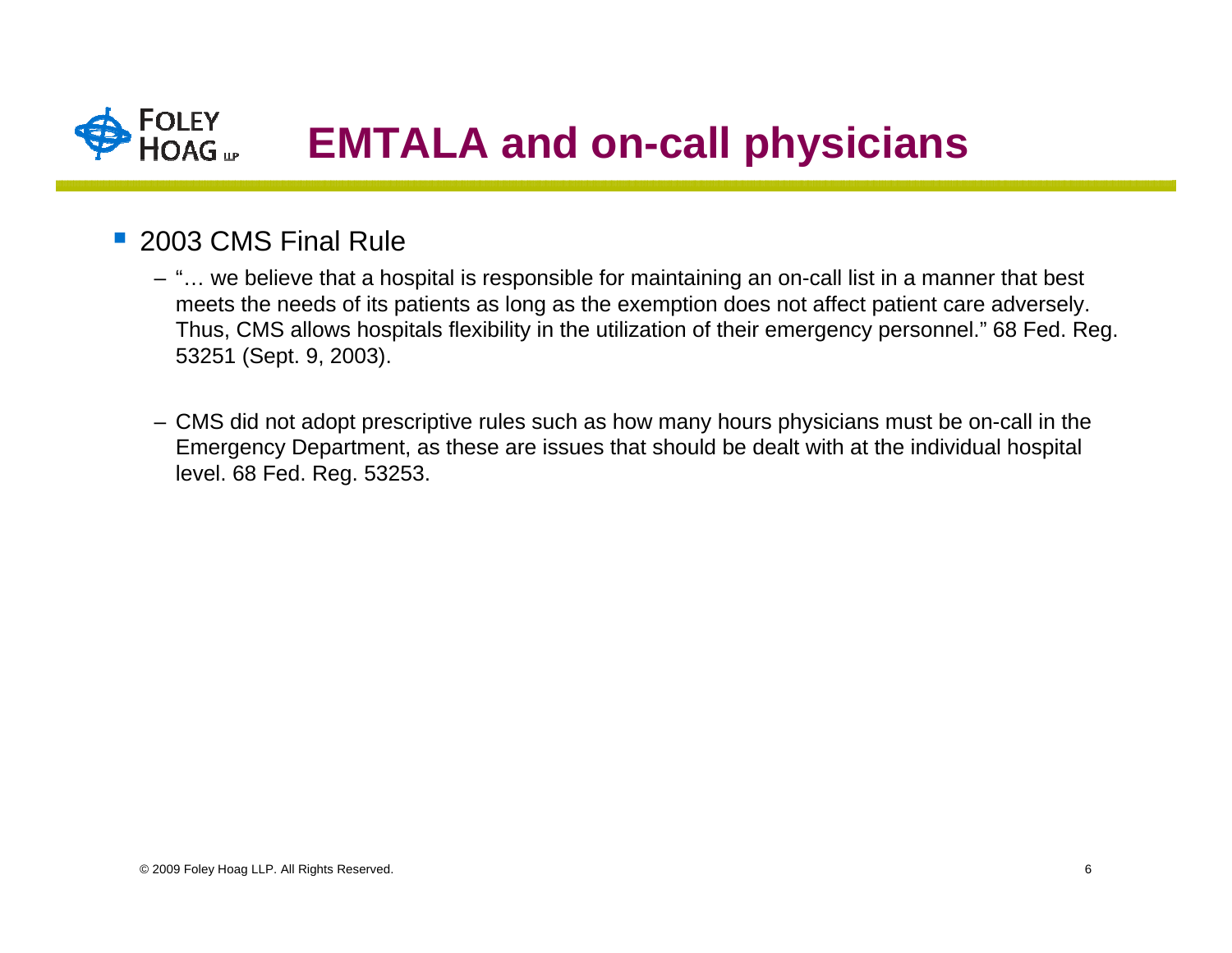### **FOLEY EMTALA and on-call physicians (cont.)**

### **2008 CMS Proposed Rule:**

- CMS proposed that hospitals may comply with the on-call list requirement by participating in a formal "community call" plan so long as the plan includes the required elements. 73 Fed. Reg. 23671 (Apr. 30, 2008). The formal plan:
	- Permits a specific hospital in a region to be designated as the on-call facility for a period of time, or for a specific service, or both.
	- Includes a clear delineation of on-call coverage responsibilities;
	- Defines the specific geographic area to which the plan applies;
	- Is signed by a representative of each hospital participating in the plan;
	- Ensures that any EMS system protocol formally includes information on community on-call arrangements;
	- Participating hospitals engage in an analysis of the specialty on-call needs of the community for which the plan is effective;
	- Plan would include a statement specifying that even if an individual arrives at the hospital that is not designated as the on-call hospital, that hospital still has an EMTALA obligation to provide a medical screening examination and stabilizing treatment within its capability, and hospitals must abide by the EMTALA regulations on appropriate transfers; and
	- Participating hospitals conduct an annual reassessment of the plan.

#### $\mathcal{L}_{\mathcal{A}}$ 2008 CMS Final Rule:

– CMS finalized the community call provision as proposed, with one modification – deleting the proposed requirement [for the community plan-- that it includes:] "Evidence of engagement of the hospitals participating in the community call plan in an analysis of the specialty on-call needs of the community for which the plan is effective." 73 Fed. Reg. 48667 (Aug. 19, 2008).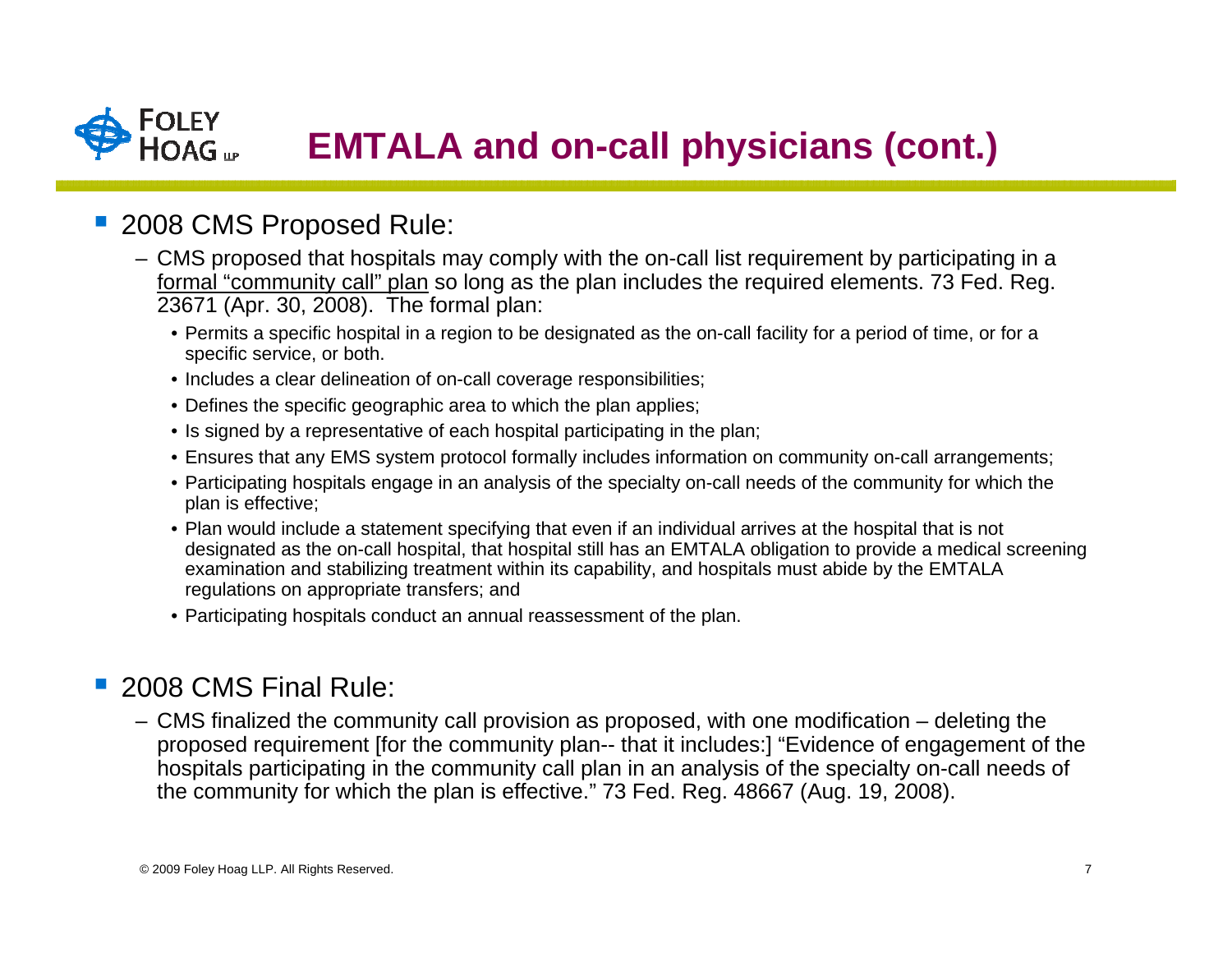

## **EMTALA Applicability to Inpatients:** *Moses v. Providence Hospital* **(6th Circuit)**

*Moses v. Providence Hosp. and Med. Ctrs., Inc*., 2009 US App Lexis 7049.

#### $\mathcal{L}^{\mathcal{L}}$ Facts:

- Plaintiff was the estate of Marie Moses-Irons.
- Dec. 13, 2002: Marie Moses-Irons took her husband Howard to the ED at Providence Hospital because he was suffering from severe headaches, muscle soreness, high blood pressure, vomiting, slurred speech, disorientation, hallucinations, and delusions.
- Dec. 13-17, 2002: The hospital admitted Howard and he was examined by several doctors. Dr. Lessem, a psychiatrist, examined Howard several times while Howard was at the hospital.
- Dec. 17, 2002: Dr. Lessem determined that Howard was not "medically stable from a psychiatric standpoint," and decided Howard should be transferred to the hospital's psychiatric unit.
- Dec. 18, 2002: Howard was never transferred to the psychiatric unit, but was informed he would be discharged; clinical progress report, signed by Dr. Mitchell, said "[patient] declines 4[E]ast, wants to go home. His affect is brighter. No physicial sympotms now. … wife fears him. Denies any suicidality." Howard's "final diagnosis," written by a resident, said he had a "migraine headache" and an "atypical psychosis [with] delusional disorder."
- Dec. 19, 2002: Howard was released from the hospital.
- Dec. 29, 2002: Howard murdered Marie Moses-Irons.

#### Court Holding:

- Plaintiff, non-patient third-party, has standing under EMTALA's civil cause of action to sue hospital for alleged violations.
- Plain language of EMTALA's civil enforcement provision: broad with respect to who may bring a claim -- "*Any* individual who suffers personal harm as a direct result" of a hospital's EMTALA violation, may sue under EMTALA. § 1395dd(d)(2)(A) (emphasis added).
- "Hospital was required under EMTALA not just to admit Howard into the inpatient care unit, but to *treat* him in order to stabilize him."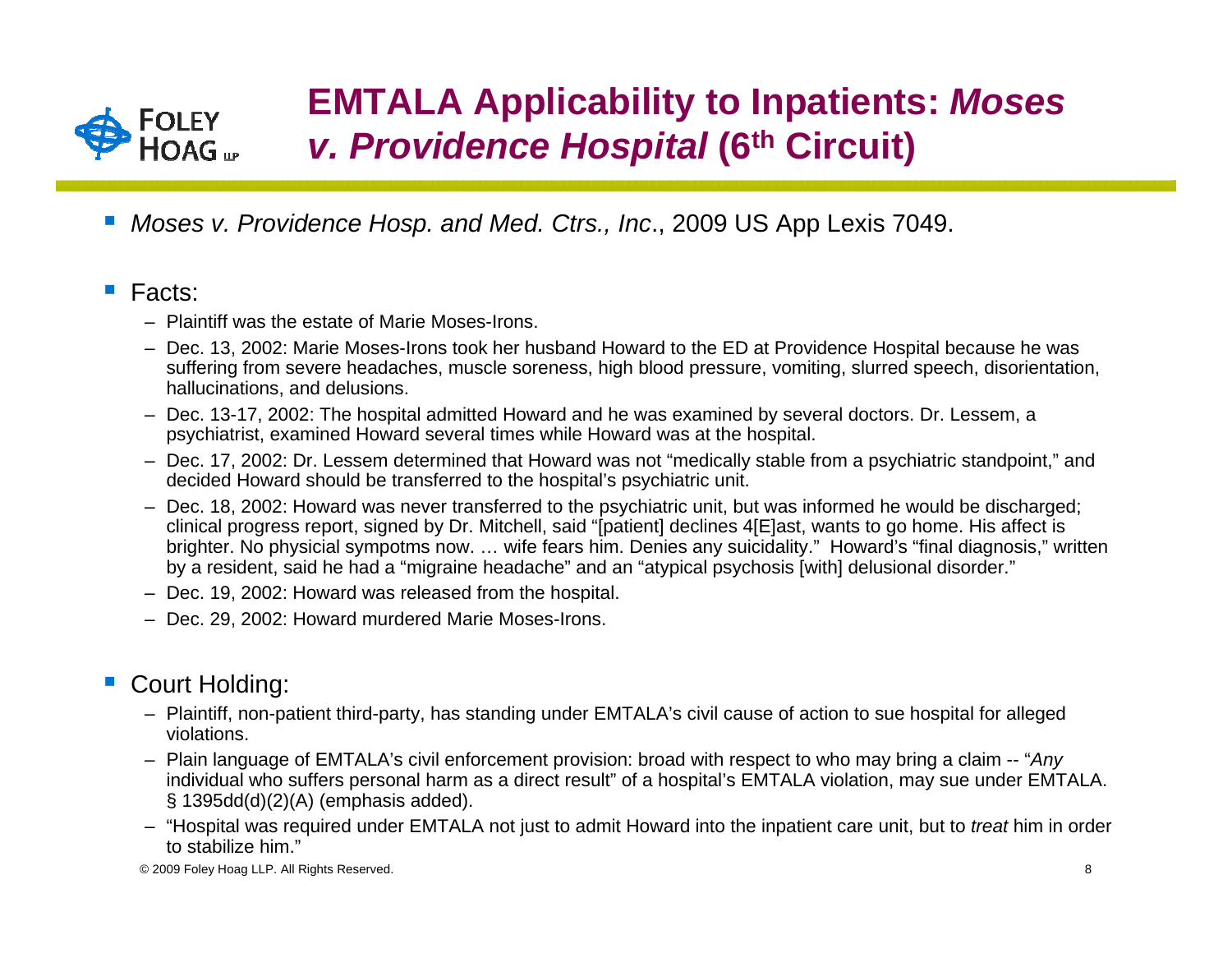

## **Applicability of CMS EMTALA Regulations to the Federal Courts**

- Why was the Court in *Moses v. Providence Hospital* not bound by CMS regulations on hospital inpatients?
	- The incidents in the case took place in 2002, which was before the effective date of the 2003 Final Rule.
	- Even if the incidents had taken place later than 2003, the Court would not be bound by CMS's 2003 Final Rule because the EMTALA regulations are only binding on CMS surveyors. They are not binding on a court hearing a private right of action claim under EMTALA.
		- "[T]he decisions of the courts in these EMTALA private right of action cases are not necessarily binding for our enforcement purposes…."
			- EMTALA Final Rule, 68 Fed. Reg. 53222, 53245 (Sept. 9, 2003)
- **Therefore, hospitals face some risk that their reliance on CMS regulations** will not be a defense in a private right of action claim.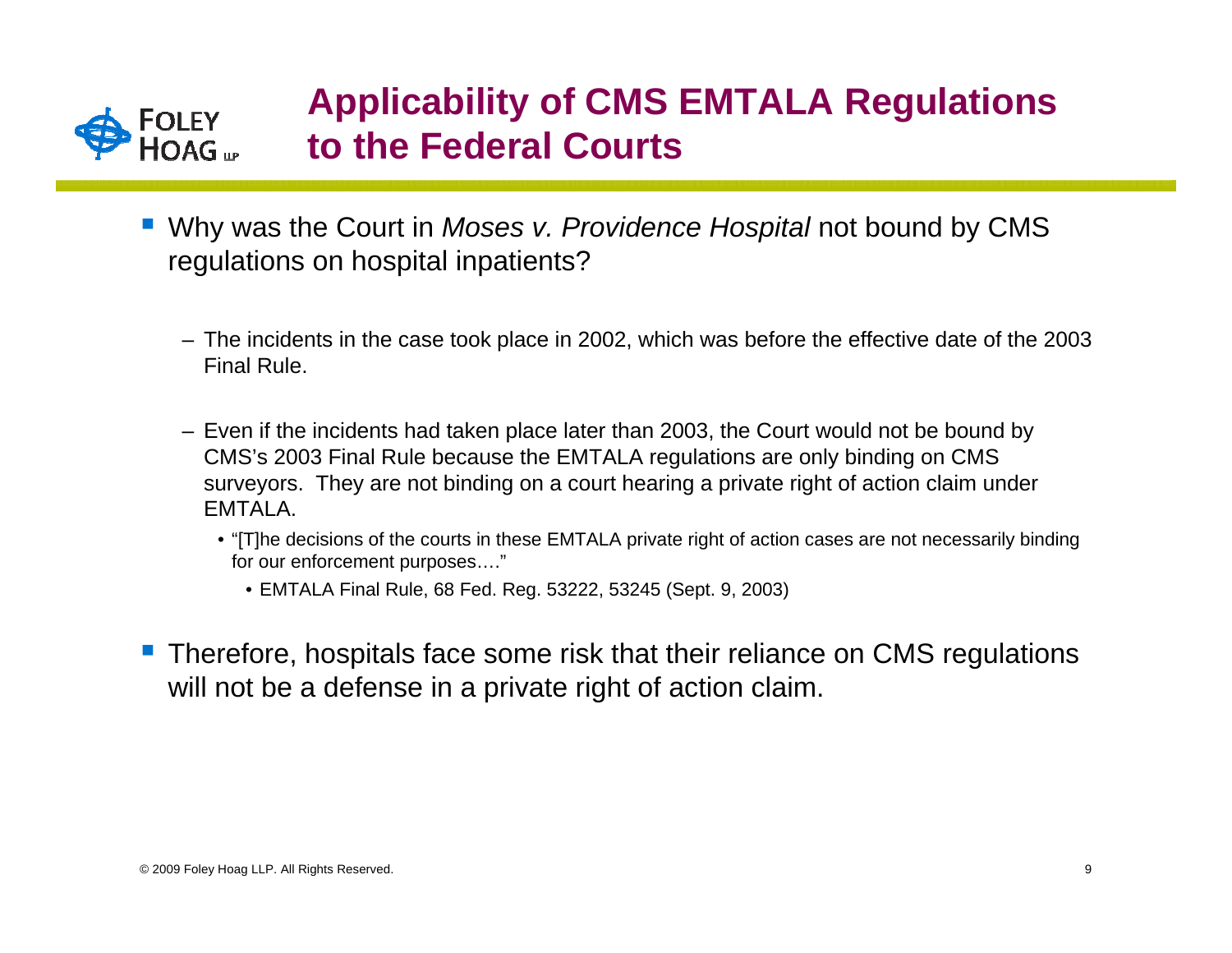

- *Rosa-Rodriguez v. Centro San Cristobal-Villalba*, 2009 U.S. Dist. LEXIS 40078.
- $\mathcal{L}_{\mathcal{A}}$  Facts
	- Nilshalys Rosa-Algarin, 13 years old, arrived at Centro San Cristobal-Villalba ("Centro"), a Center of Diagnosis and Treatment Center of Diagnosis and Treatment (CDT), with complaints of a headache, sore throat, fever, and diarrhea.
	- Physician examined, but did not take any tests. He discharged her with a diagnosis of tonsillitis or cold. Next day, Nilshalys lost consciousness and was taken back to Centro where she died.
	- The father of Nilshalys Rosa-Algarin, Plaintiff Rosa-Rodriguez, sued Centro and several physicians alleging EMTALA violations- that Nilshalys did not receive appropriate medical treatment prior to her death.

### Court Holding:

- Court dismissed with prejudice all EMTALA claims against the facility.
- EMTALA defines a "hospital" as an institution primarily engaged in providing medical services to inpatients.
- A CDT, under Puerto Rico law, is a facility providing services to ambulatory patients, and thus, is not a "participating hospital" under EMTALA.
- Court noted that it has previously held that EMTALA does not provide a private cause of action against physicians. Court ordered plaintiff to show cause as to why it should not also dismiss plaintiff's EMTALA claims against named physicians.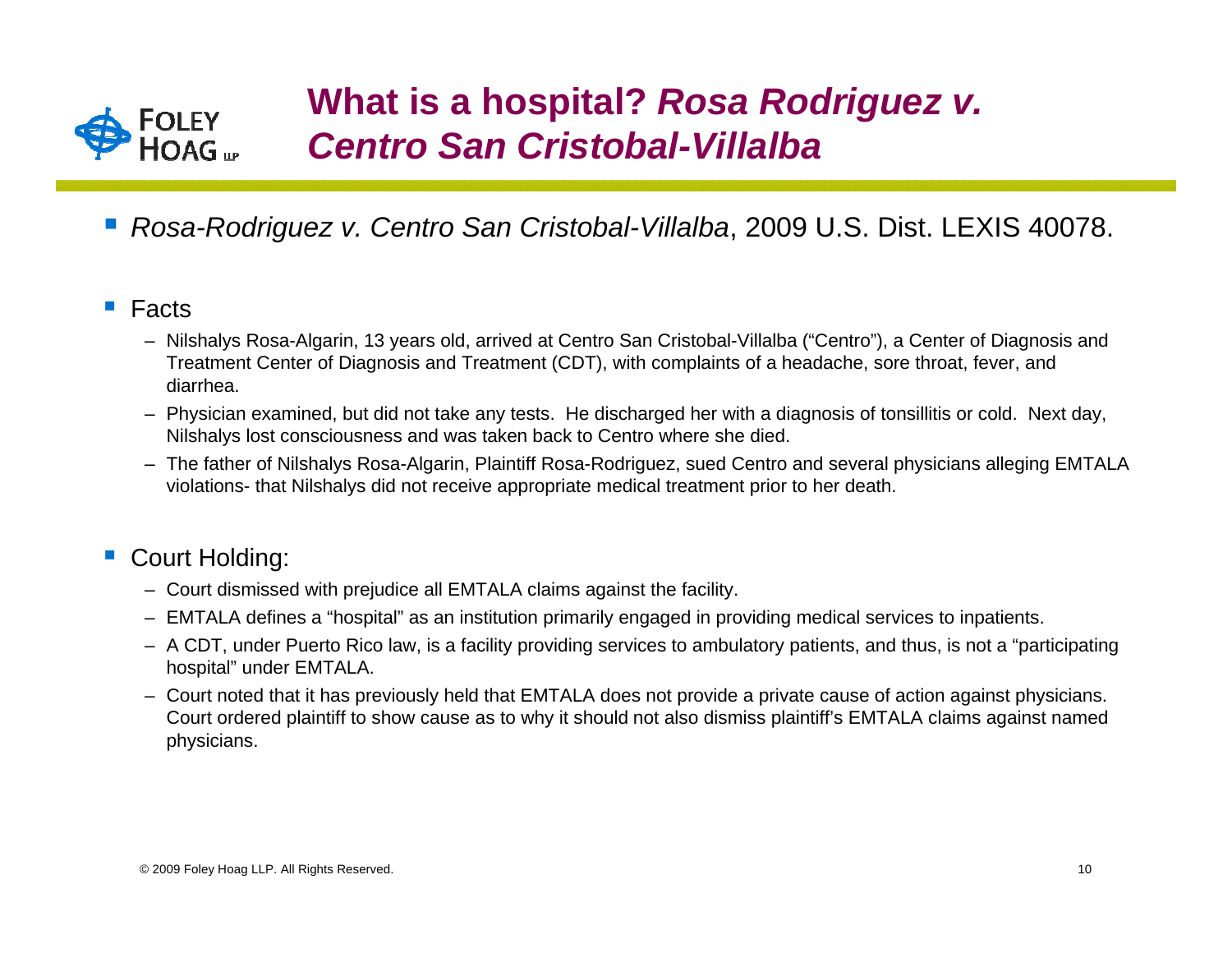

## **What does it mean to "come to the hospital"?** *Morales v. Sociedad Espanola*

- *Morales v. Sociedad Española de Auxilio Mutuo y Beneficencia*, 524 F.3d 54, (1st Cir. 2008)
- $\mathcal{L}_{\mathcal{A}}$  Facts
	- Patient, suffering severe abdominal pain and vomiting after being diagnosed with a non-viable pregnancy two days before, was en route in a non-hospital-owned ambulance.
	- Paramedics called ahead to the emergency department and notified its director of patient's condition, forthcoming arrival, and need for treatment.
	- The hospital was not on diversionary status
	- In first call, director allegedly told paramedics that he was very busy and to call back when they had more information about the patient's condition. In second call, director allegedly "abruptly terminated" the call with the paramedics when they could not provide assurance that Plaintiff had insurance coverage or was a member of the Hospital insurance program.
	- Paramedics interpreted the director's action as a refusal to treat the individual at the hospital's emergency department and took the patient to a different facility, where she received treatment.
	- Patient brought suit against hospital and other defendants for violating EMTALA.
		- District Court granted defendants summary judgment, finding patient's circumstances did not create an EMTALA liability.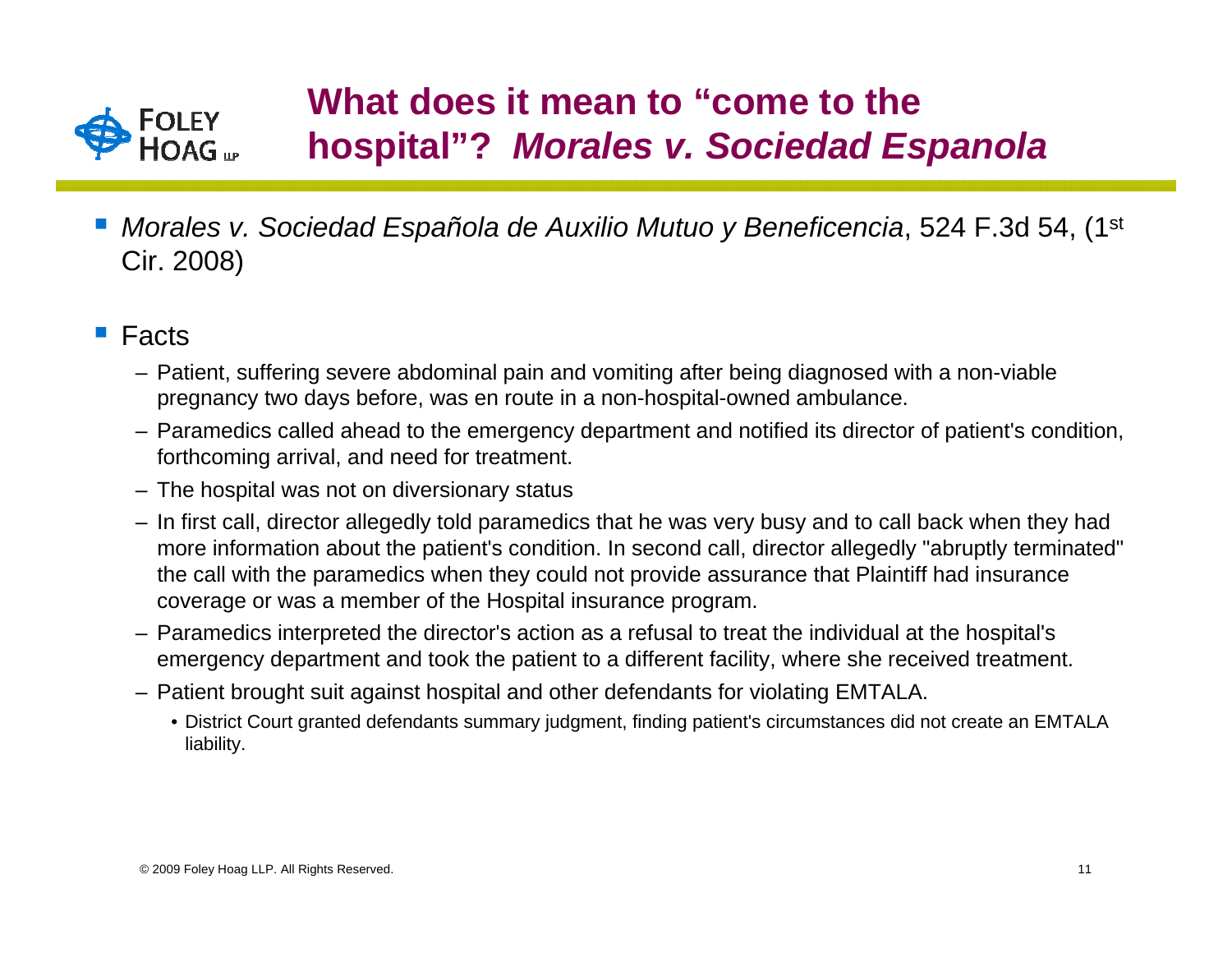

#### $\mathcal{L}_{\text{eff}}$ EMTALA Requirements

- "In the case of a hospital with a hospital emergency department, if any individual … **comes to the hospital**" and requests a medical screening examination, the hospital must provide one.
	- Social Security Act § 1867(a)
- Issue in the case: did a patient in an ambulance "come to the hospital?"
- Court Held:
	- "An individual can come to the hospital without physically arriving on the hospital's grounds as long as the individual is en route to the hospital and the emergency department has been notified of her imminent arrival."
		- Court's holding avoids the "perverse incentive" that would otherwise be created for hospitals to evade EMTALA by financially screening patients by radio.
	- Court limited its holding to cases that "fairly can be characterized as involving patient 'dumping.'"
	- Court followed prior ruling, though unbinding, of the Ninth Circuit in *Arrington v. Wong*, 273 F.3d 1066 (9th Cir. 2001).

### CMS Regulations

- With respect to hospital-owned ambulances, EMTALA generally applies once the individual is in the ambulance. 42 C.F.R. § 489.24(b)
- Exception if hospital is on diversion pursuant to local EMS protocols. *Id*.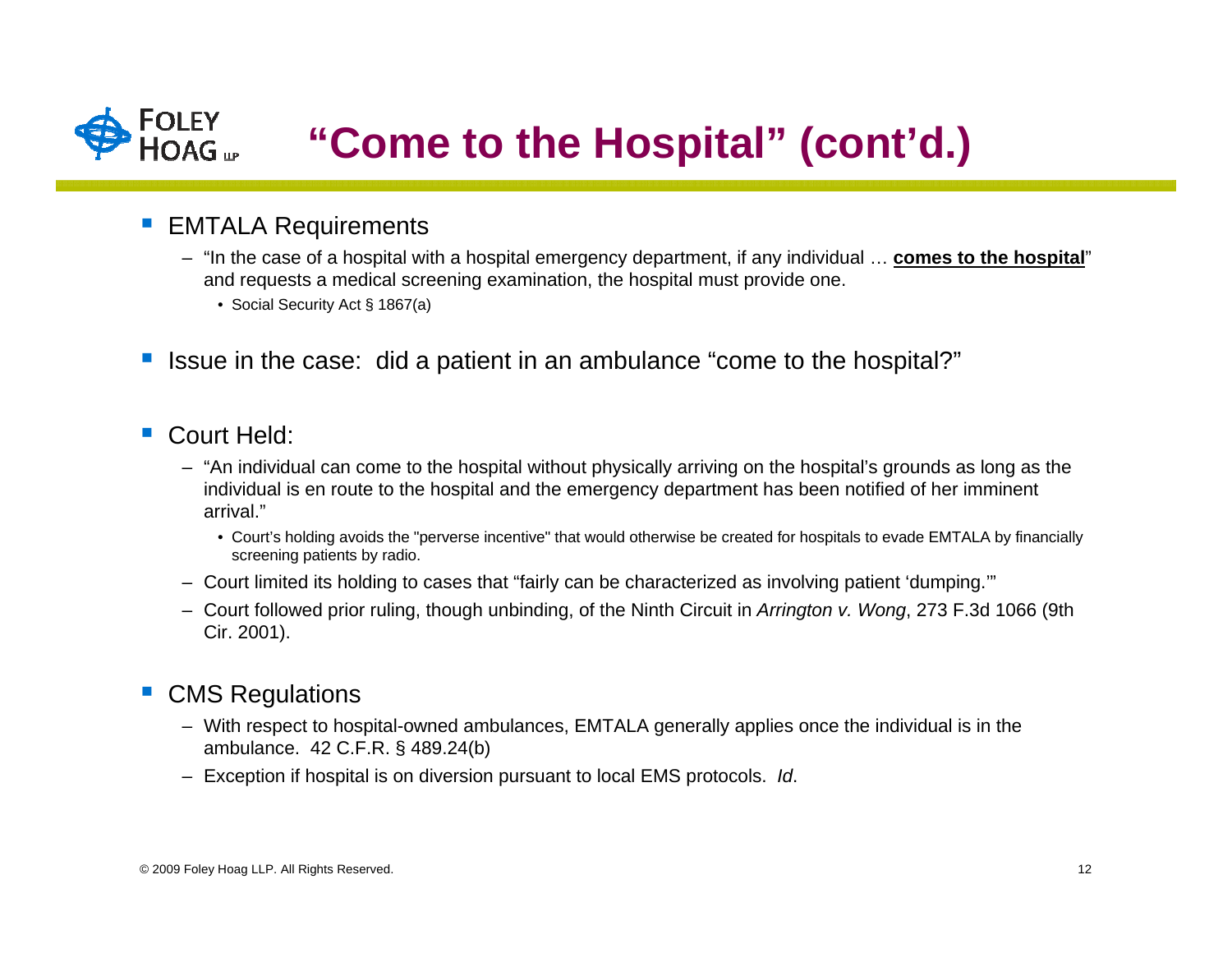

## **EMTALA Private Rights of Action in Massachusetts**

- Pursuant to the EMTALA statute, the EMTALA private right of action can only be brought against hospitals, and not physicians. §1867(d)(2)(A).
	- In Massachusetts there is a cap on tort damages that can be imposed on a charitable organization.
		- It shall not constitute a defense to any cause of action based on tort brought against a corporation, trustees of a trust, or members of an association that said corporation, trust, or association is or at the time the cause of action arose was a charity; provided, that if the tort was committed in the course of any activity carried on to accomplish directly the charitable purposes of such corporation, trust, or association, liability in any such cause of action shall not exceed the sum of twenty thousand dollars exclusive of interest and costs.
			- Mass. Gen. L. Ch. 231 § 85K
- $\mathcal{L}_{\mathrm{in}}$  One state lower court has found that the Massachusetts Charitable Immunity Cap applies to EMTALA violations.
	- "The statute's \$20,000 liability cap applies to any claims that may be brought … in common law negligence or tort where the complained of acts were committed in the course of an activity carried on to directly accomplish the charitable goals of the hospitals..." *Derry et al. v. Saint Vincent Hospital et al*., 12 Mass L. Rep. 631, 633
	- The court then addressed the question of whether an EMTALA claim, under Massachusetts law, may be said to lay in tort, and concludes that "[i]t seems clear to this court that, after a fair reading of the language of 42 U.S.C.A. Sec. 1395dd, the substantive quality of the EMTALA civil action clearly sounds in tort." *Id.*
- The Fourth Circuit Court of Appeals has stated that "[t]he fact that the duty giving rise to tort liability in this case arises from the federal statutory requirements in EMTALA, rather than common law, does not mean that Power's suit does not sound in tort."

– *Power v. Arlington Hospital Assoc*., 42 F.3d 851, 865 (1994).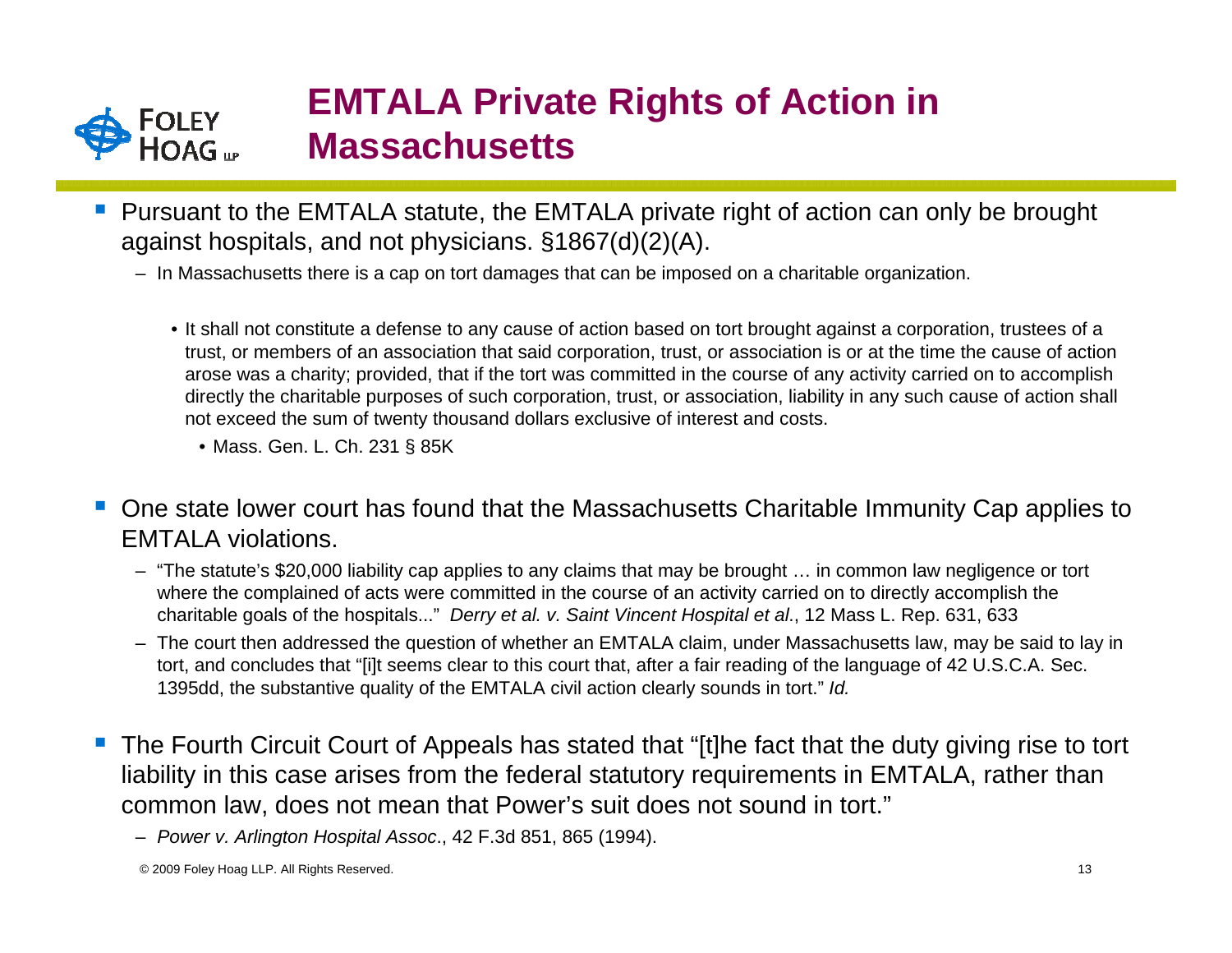# **OIG Enforcement Actions - EMTALA**

- **Physicians and hospitals, both, can be subject to penalties imposed upon them by** the HHS Office of Inspector General including
	- Civil fines of up to \$50,000 (or not more than \$25,000 in the case of a hospital with less than 100 beds) per violation and exclusion of a physician from participation in the Federal health care programs.
		- Social Security Act § 1867(d)(1)
- The OIG is authorized to impose a civil monetary penalty (CMP) against a participating hospital if:
	- the hospital has an emergency department and fails to provide a medical screening examination to individuals who present to the emergency department for treatment, or,
	- the individual has an emergency medical condition, and the hospital fails to provide stabilizing treatment.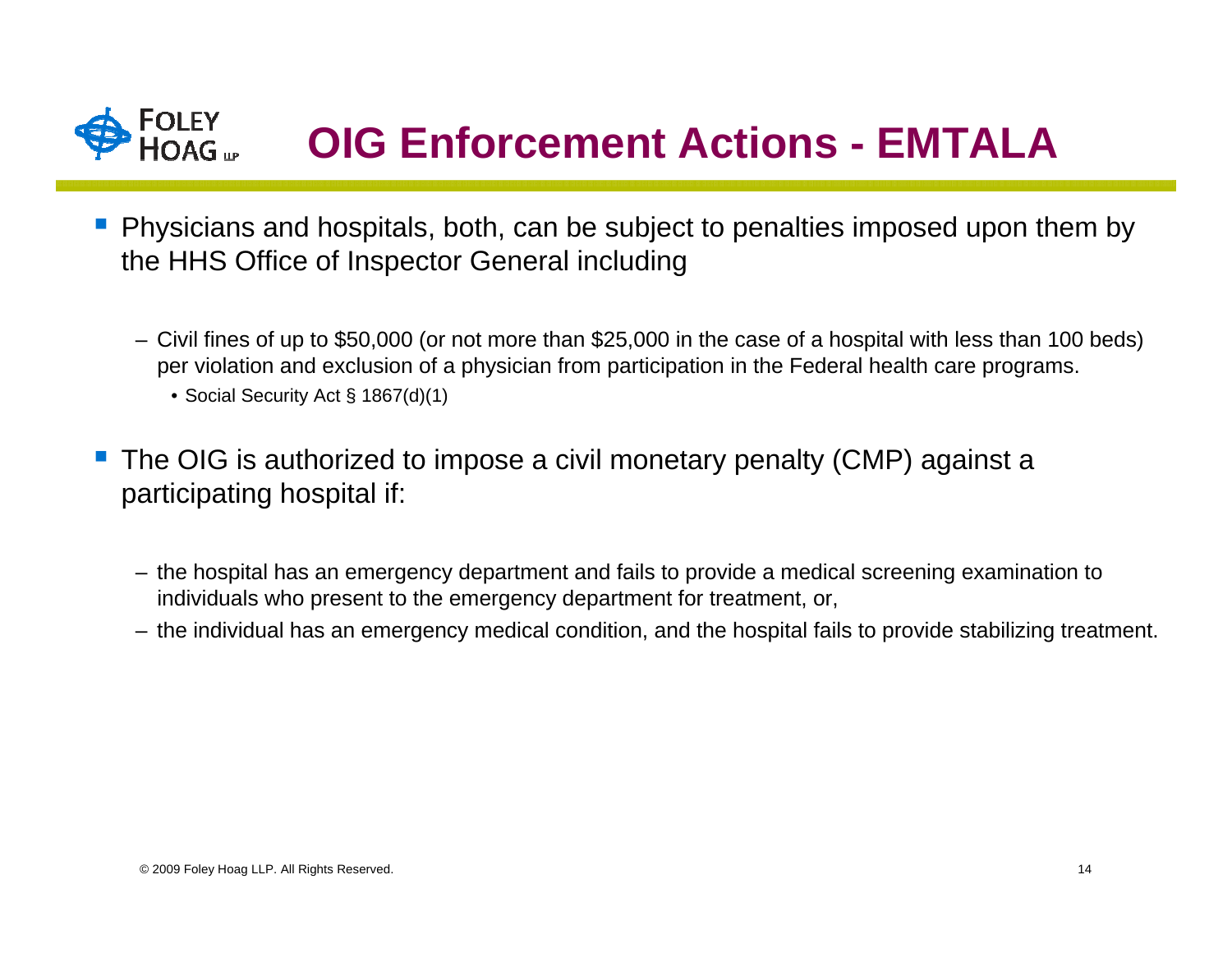

- In January 2009, the OIG imposed against St. Joseph's Medical Center in Stockton, CA, the maximum CMP of \$50,000 for violating EMTALA
	- St. Joseph's failed to provide required emergency care for an 88-year-old man, who died in their Emergency Department.
- As of May 2008, OIG had settled four EMTALA matters, collecting \$162,500 in civil monetary penalties.
- In 2007, the OIG settled 13 cases under EMTALA and collected roughly \$300,000 in civil monetary penalties.
	- E.g., a hospital in Indiana paid \$40,000 to resolve allegations that it failed to treat a man who arrived at the Emergency Department by ambulance in an unresponsive state; the man was transferred more than 180 miles without stabilizing treatment and arrived at the second hospital "brain dead."